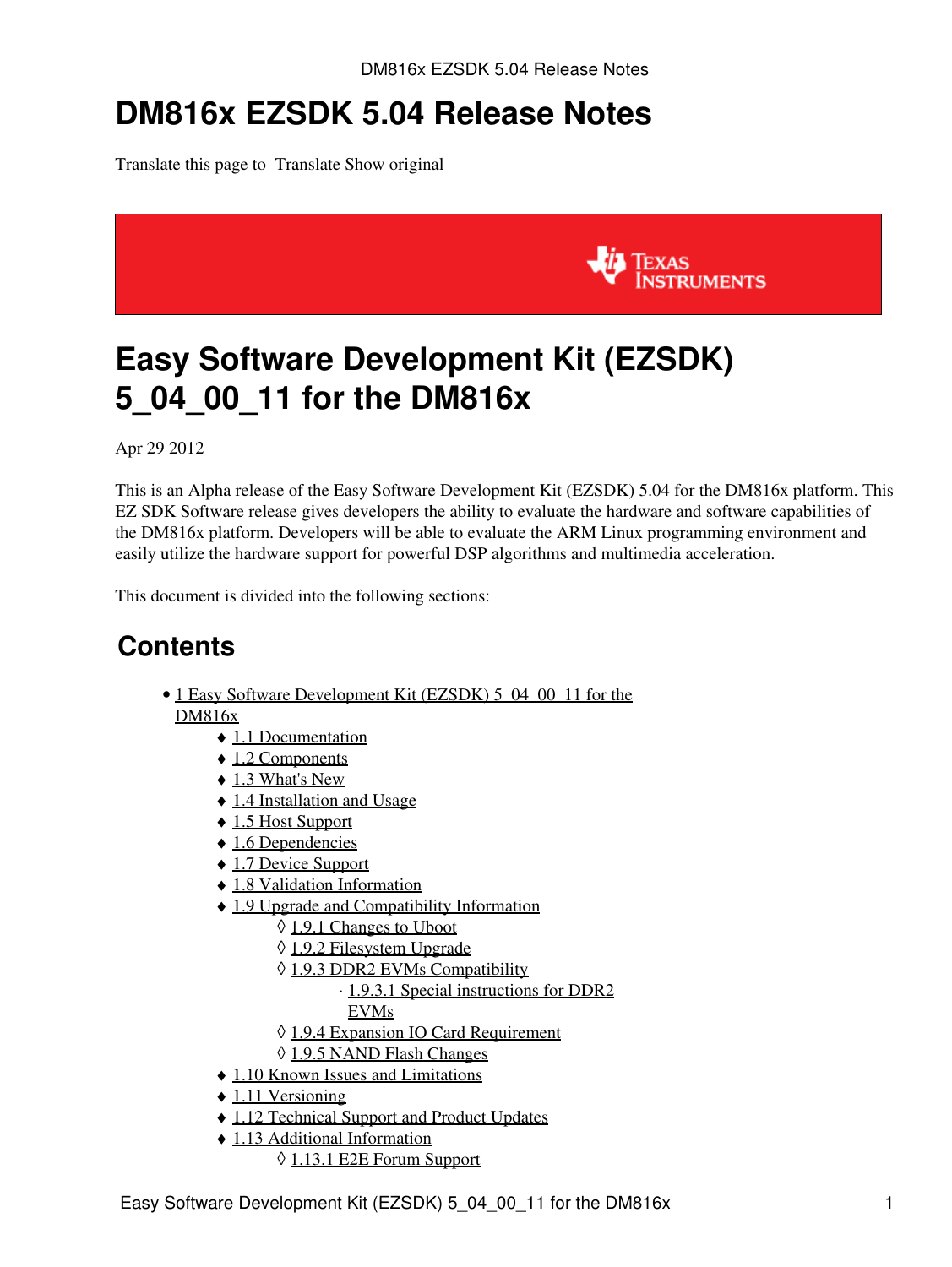### <span id="page-1-0"></span>**Documentation**

- Latest up to the minute information and updates may be found on the [Texas Instruments Embedded](http://processors.wiki.ti.com/index.php/Main_Page) [Processors Wiki.](http://processors.wiki.ti.com/index.php/Main_Page)
- The *Quick Start Guide* contains information on how to set up your EVM for an out of box demo showcase as well as for software development. It is located in the *docs/* folder in the EZ SDK along with other documentation.
- The *Software Developer's Guide* contains information on how to start developing software on the DM816x EVM and is located in the *docs/* folder in the EZSDK along with other documentation.

## <span id="page-1-1"></span>**Components**

The Linux EZSDK for DaVinci DM816x is a single package that includes the following components:

- Platform Support Package
	- ♦ Linux kernel 2.6.37
	- ♦ Boot loaders (u-boot)
- DSP Package
	- ♦ Codec Engine Framework
	- ♦ C6000 code generation tool chain
	- SYS/BIOS Real Time Operating System ♦ ◊ Remote Processor Execute
	- ♦ SYS/Link Inter Processor Communication
- Graphics Package
	- Neon accelerated Qt application framework ♦
		- ◊ Support for SGX Acceleration in QT (Engineering Release)
	- ♦ 3D Graphics Support
- Multimedia Package
	- OpenMAX IL libraries ♦
		- ◊ H.264 Encode and Decode
		- ◊ MPEG4 Encode and Decode
		- ◊ VC-1 Decode
		- ◊ AAC-LC Decode
		- ◊ AAC-LC Encode (Requires separate codec download)
		- ◊ MP3 Decode (Requires separate codec download)
	- GStreamer libraries and plugins ♦
		- ◊ GST-OpenMax
- Demos
	- ♦ OMTB tool to easily create different OpenMAX IL component chains
	- ♦ Matrix GUI Launcher
	- ♦ Benchmarking applications

The Software Build of Materials can be found at [http://processors.wiki.ti.com/index.php/Category:EZSDK\\_Software\\_BOM.](http://processors.wiki.ti.com/index.php/Category:EZSDK_Software_BOM)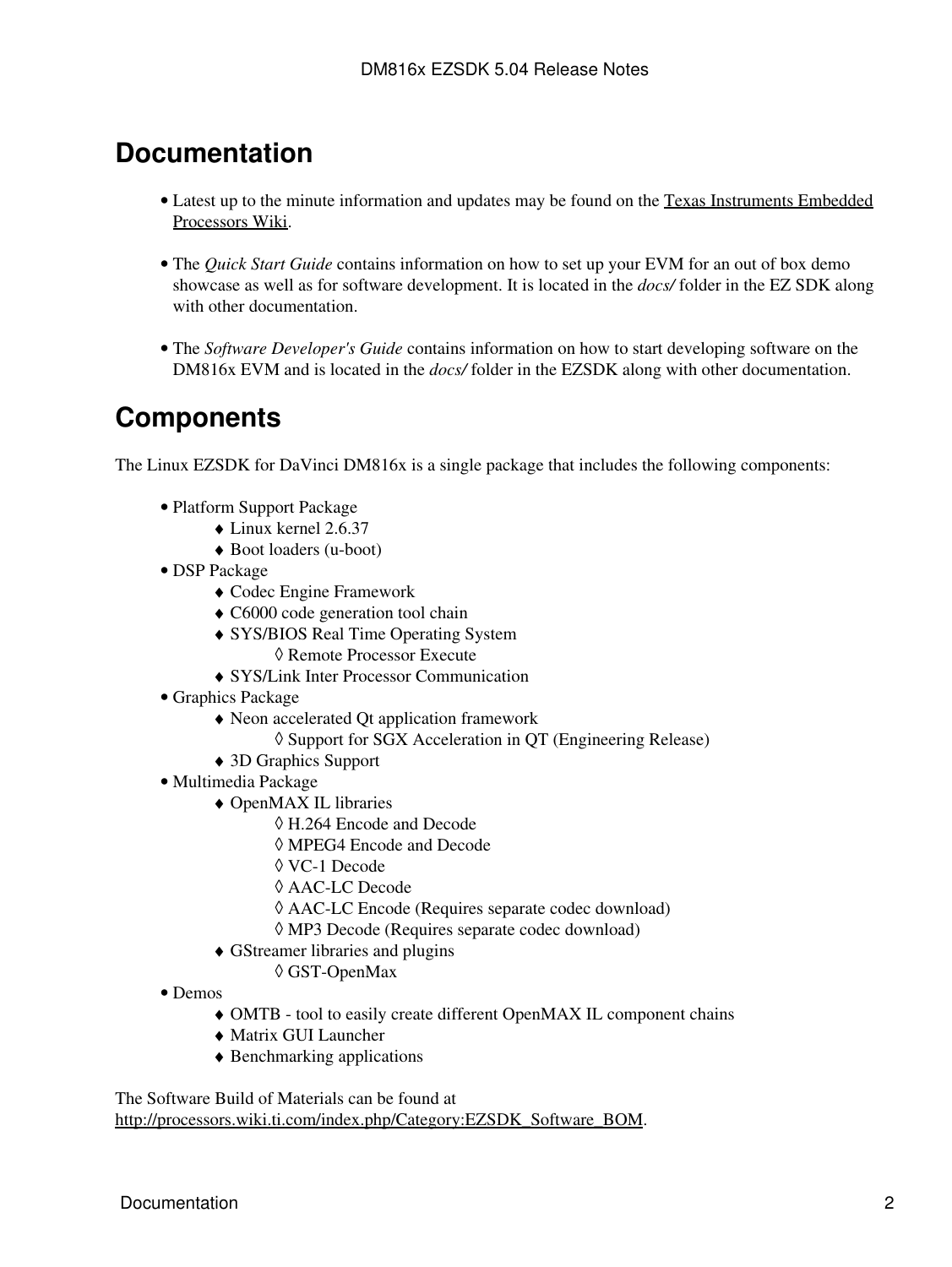### <span id="page-2-0"></span>**What's New**

The following high-level features are new from EZSDK 5.03 product release:

- Bug Fixes
- Newer versions of underlying components
- Support for UBoot Logo
- Support for 688M linux memory via two holes
- Inclusion of RPE for Lightweight DSP Access from Linux

Details on previous releases and the features as they were introduced can be found at [http://processors.wiki.ti.com/index.php/EZSDK\\_Roadmap](http://processors.wiki.ti.com/index.php/EZSDK_Roadmap)

### <span id="page-2-1"></span>**Installation and Usage**

The *Software Developer's Guide* contains information on how to start developing software on the DM816x EVM and is located in the *docs/* folder in the EZSDK along with other documentation.

## <span id="page-2-2"></span>**Host Support**

This release supports [Ubuntu 10.04 LTS 32-bit](http://www.ubuntu.com) and [Ubuntu 11.10 32 bit](http://www.ubuntu.com) as your development host.

### <span id="page-2-3"></span>**Dependencies**

The EZSDK requires the CodeSourcery toolchain, a link is provided on the EZSDK 5.04 Release Page or provided with a CD in your EVM kit.

## <span id="page-2-4"></span>**Device Support**

This EZSDK supports the DM816x EVM.

### <span id="page-2-5"></span>**Validation Information**

This release has been tested with EVM Base board Revision-C and Expansion IO Card. This Release has been verified on both ES1.1 and ES2.0 versions of the DM816x Silicon.

## <span id="page-2-6"></span>**Upgrade and Compatibility Information**

### <span id="page-2-7"></span>**Changes to Uboot**

Uboot needs to be updated from the previous release as this SDK brings in new versions of the PSP U-Boot.

#### <span id="page-2-8"></span>**Filesystem Upgrade**

It is recommended that the filesystem from this SDK release is used as it brings in the newer linux libraries, new kernel objects and updated demo applications.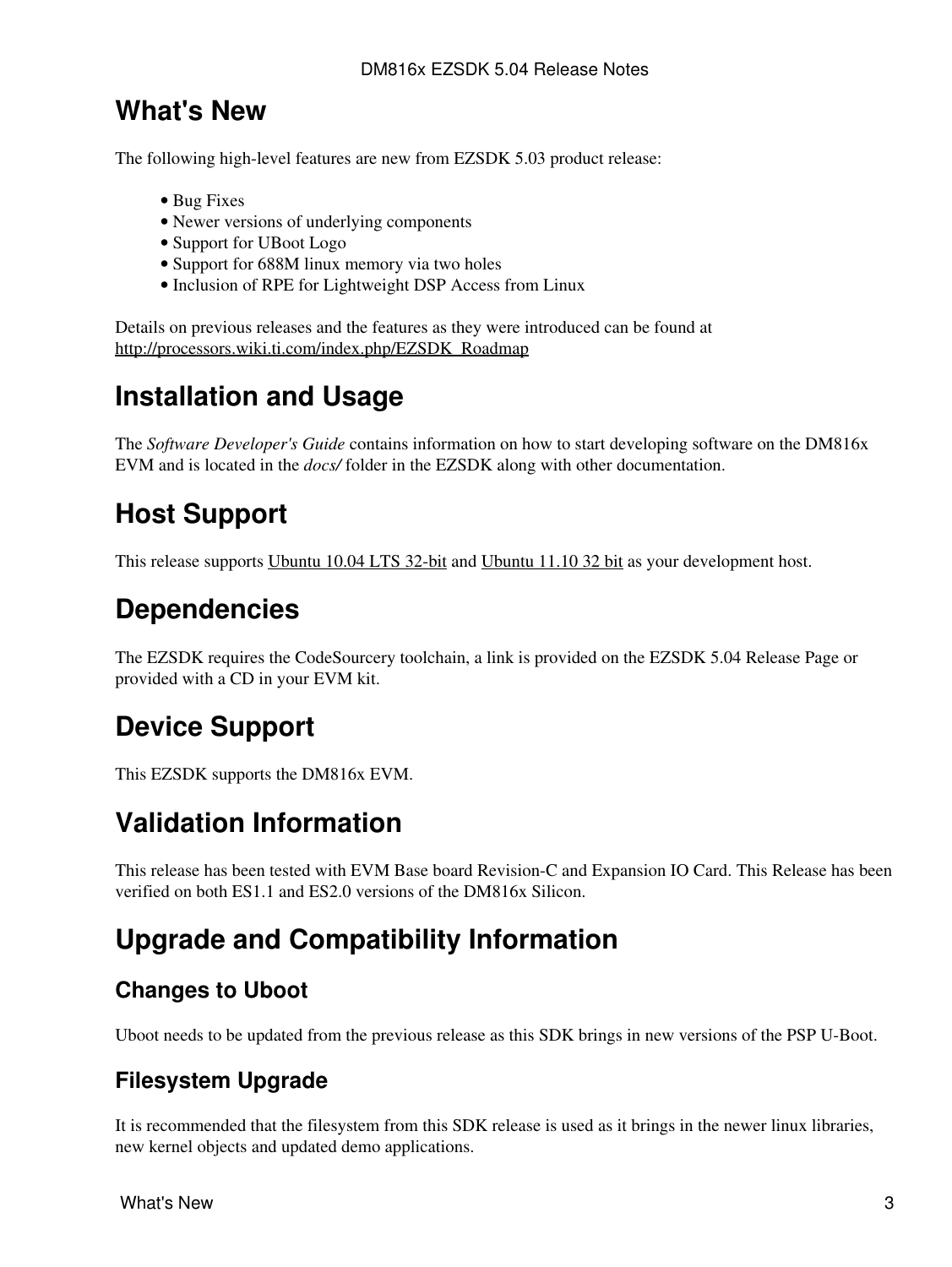### <span id="page-3-0"></span>**DDR2 EVMs Compatibility**

This release supports for EVMs with DDR3 memory by default. If you have a DDR2 EVM, then this release will not work out of the box.

#### <span id="page-3-1"></span>**Special instructions for DDR2 EVMs**

- 1. The U-Boot needs to be rebuild for DDR2 EVMs. Please refer the Software Developers Guide for instructions on how to update U-Boot and rebuild it.
- 2. In the target filesystem move /etc/rc5.d/S10load-hdvicp2-firmware.sh to /etc/rc5.d/K10load-hdvicp2-firmware.sh. This ensures that HDVICP2 Hardware is not loaded.

### <span id="page-3-2"></span>**Expansion IO Card Requirement**

Multimedia applications will not run if you have an older DDR2 EVM or a DDR3 EVM without a Expansion IO (EIO) Card. To run the Multimedia demos on the DDR3 EVM you will need the EIO Card affixed to the lower part of the Base EVM.

#### <span id="page-3-3"></span>**NAND Flash Changes**

- 1. The default ECC scheme used across Uboot, Kernel and File System is changed to 8-bit BCH ECC.
- 2. The release supports both 8 and 16 bit NAND flash. To use 8-bit NAND, set the CS0BW (buswidth) switch on the EVM to OFF state. To use 16-bit NAND, set the CS0BW (buswidth) switch on the EVM to ON state.

Please read the PSP Release notes for details on the NAND Flash changes. Note that you must to change CS0BW switch to ON state in order to access the NAND on the EVM.

**Note**: CS0BW switch is the 8th Pin on the EVM Boot Mode Switch.

## <span id="page-3-4"></span>**Known Issues and Limitations**

#### **Known Issues**

- 1. SDOCM00073168 SDK installer deletes the entire contents of the install folder when installation is cancelled (Cloned from DVSDK 4.0).
- 2. SDOCM00078655 USB mouse devices are not always recognized on bootup on DDR3 EVM. **Workaround - The board needs to be power cycled by holding down the reset button for a five seconds.**
- 3. SDOCM00086122 QT Multi: Driver does not repaint all regions. As a result when using multiple graphics planes, only one will be refreshed. No Workaround exists.
- 4. SDOCM00087104 Streams with non-standard height cannot be displayed without scaling. Workaround - Decoded video must be scaled to a standard height and then displayed.
- 5. SDOCM00087096 Unable to display on some TVs at 1080i. No Workaround exists.

#### **Limitations**

1. **External video capture is only supported through the TVP7002 video decoder via I2C1.**